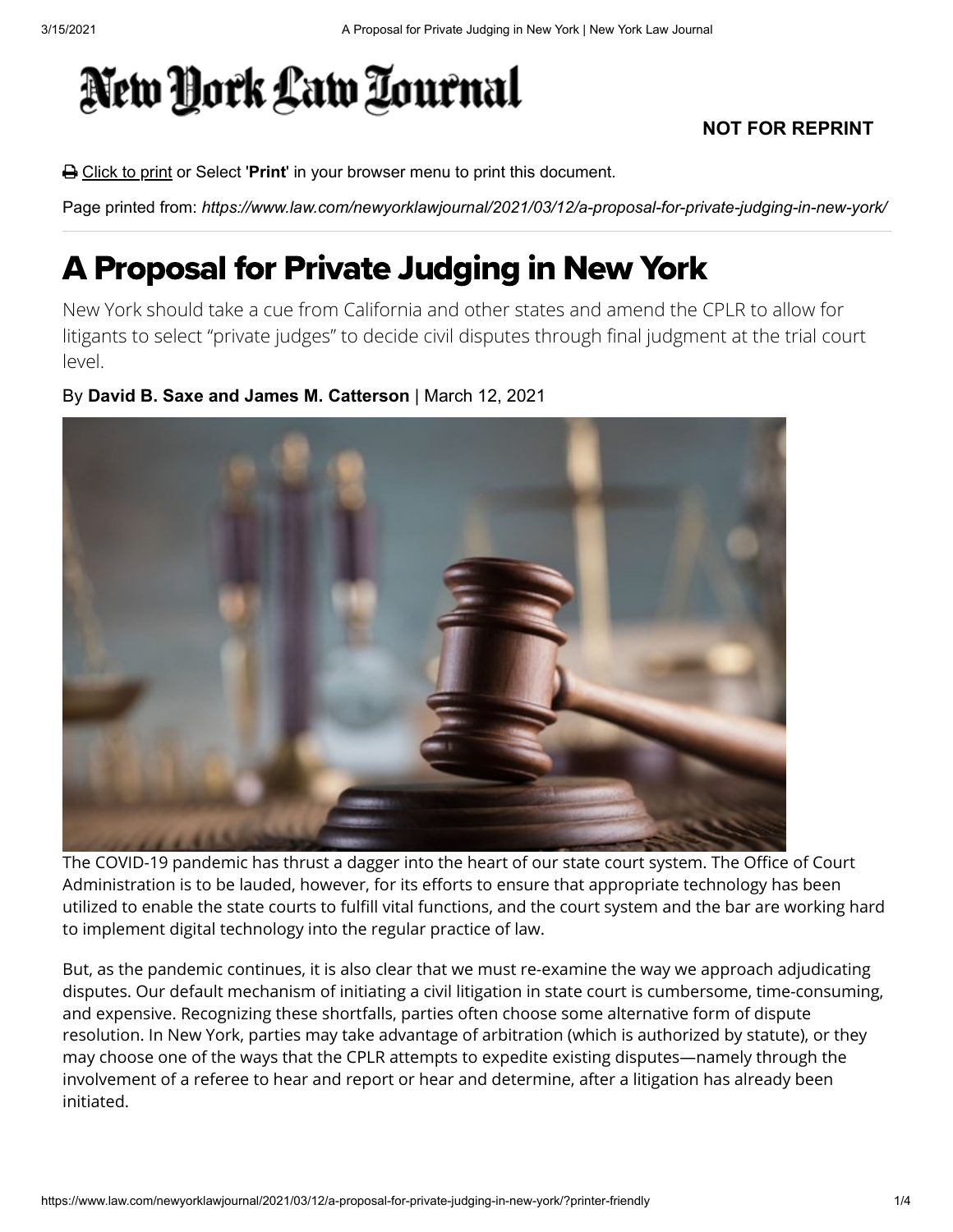But these methods suffer from the same significant shortfalls. Parties to an arbitration are provided with only very narrow grounds for seeking vacatur of an arbitration award (see CPLR §7511); indeed, when a party seeks appellate review of an arbitration award, the Appellate Division does not reach the substance of the reasoning behind the underlying award. An order appointing a referee to hear and determine is usually directed toward resolving a discrete issue only and is typically brought into a litigation after the parties have completed discovery.

We believe there is a better way. In our view, New York should take a cue from California and other states and amend the CPLR to allow for litigants to select "private judges" to decide civil disputes through final judgment at the trial court level. (While California has long embraced private judging, as discussed below, practitioners in New Jersey recently suggested private judging as "a potential solution to the backlog of court cases that require public access" and to enhance access to justice in light of the pandemic. See e.g., "With [Courts Limited, History Helps Guide Use of ADR \(https://www.law.com/njlawjournal/2020/07/17/with-courts](https://www.law.com/njlawjournal/2020/07/17/with-courts-limited-history-helps-guide-use-of-adr/)limited-history-helps-guide-use-of-adr/)," Law Journal Editorial Board, New Jersey Law Journal, July 17, 2020). Under our proposal, parties could choose any private judge they were comfortable with to decide their dispute. Every stage following the initiation of the lawsuit—from the motion to dismiss phase through the entry of judgment—would proceed under the uninterrupted supervision of a private judge. The private judge would enter a judgment that would serve as the legal equivalent of any other judgment rendered by the Supreme Court. And, under our proposal, a decision by a private judge would be reviewable on appeal by the Appellate Division or could be submitted to private appellate review, if available.

In our view, providing parties with the ability to seamlessly transition out of and back into the traditional state court system would provide for a robust guarantee of appellate review that stands in stark contrast to the narrow grounds for appellate review of an arbitration award. We also believe that embracing private judging as an alternative method to resolve disputes at the trial court level would allow parties to make informed decisions about which private judge would be best suited to evaluate a given dispute. Our proposal would also free up justices of the Supreme Court to dedicate more attention to their other pending civil and criminal matters and would also almost certainly take some pressure off of those justices.

In short, we believe that incorporating private judging as an alternative form of dispute resolution in New York would be a welcome advancement for litigators and parties alike. It would remove a host of civil disputes out of the traditional trial court system, lower the cost of presenting a dispute to a neutral body, and serve to increase access to justice in these trying times.

**A Blueprint for New York? Private Judging in California.** Proponents of private judging often point to California, which has embraced the practice. Private judging is codified in California Code of Civil Procedure section 638, which authorizes the trial court to appoint a referee to "hear and determine any or all of the issues in an action or proceeding, whether of fact or of law, and to report a statement of decision" (California describes private judges as "referees"). Cal. Civ. Code §638(a). Private parties can agree to submit any future dispute to a private judge; the parties may also agree to the appointment of a private judge after a particular dispute arises. Id. §638.

Regardless of whether the parties have decided in advance of the dispute to select a private judge, the case is filed in that state's trial court (California Superior Court) and then subsequently referred to a private judge. If the parties cannot agree on a particular private judge, each party must submit up to three nominees to the court, and the court will then appoint a private judge to preside over the litigation, absent any legal objection to the selection. Id. §§640(b), 641. Section 641 allows each party to "object" to the appointment of a private judge on seven separate bases, including that the person has a conflict of interest or has previously formed or expressed an opinion as to the merits of the dispute; the trial court evaluates and rules on any objections to a private judge. Id. §642.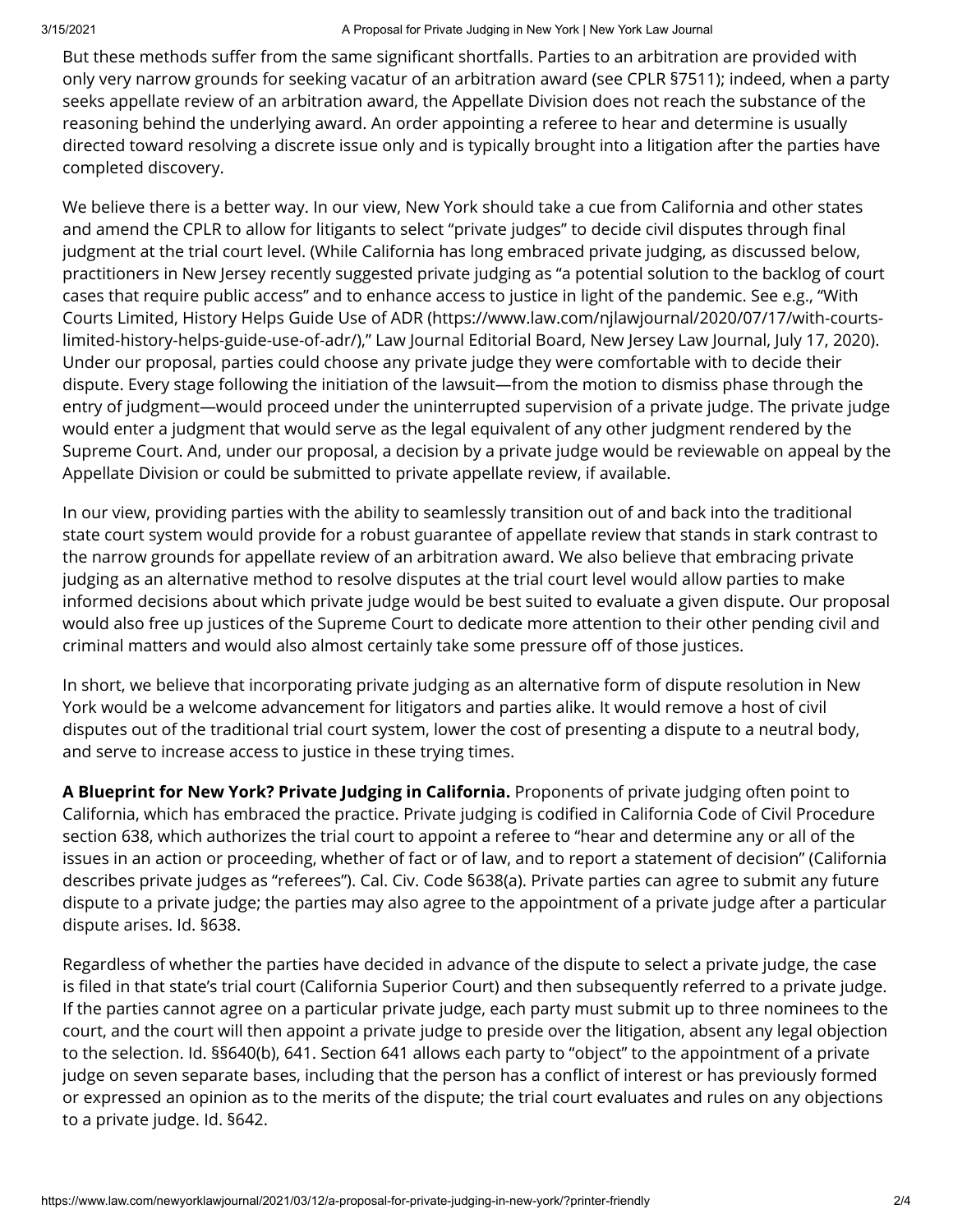Once appointed, the private judge must provide a written statement of decision within twenty days of conducting a hearing. Id. §643(a). In most cases, the decision of the private judge stands "as the decision of the court" and judgment is entered "as if the action had been tried by the court." Id. §644(a). Likewise, for purposes of a potential appeal, the decision "may be excepted to and reviewed in like manner as if made by the court" by the California Court of Appeal, that state's intermediate appellate court. Id.

Many practitioners and academics have praised the efficacy of private judging in California. See e.g., Sheila Nagaraj, "The Marriage of Family Law and Private Judging in California," 116 Yale L.J. 1615, 1619 (2007); Hon. Patrick J. Mahoney (Ret.), "Advantages of Private Judges: Understanding the Benefits of Utilizing Private Judging in California (https://www.jamsadr.com/blog/2015/understanding-the-benefits-of-a-private-judge-incalifornia)," JAMS ADR Blog, Sept. 1, 2015.

**Small Modifications to New York's Existing Regime Could Result in Meaningful Change.** Our proposal to effect private judging would require only small modifications to the CPLR to become effective. The existing process in New York that most closely aligns with private judging is the CPLR's adoption of referees to hear and determine actions under Article 43 of the CPLR. Section 4301 allows a justice of the Supreme Court to appoint a "referee to determine an issue or to perform an act" who "shall have all the powers of a court in performing a like function; but he shall have no power to relieve himself of his duties, to appoint a successor or to adjudge any person except a witness before him guilty of contempt." CPLR §4301. Section 4317(a) allows parties to stipulate that "any issue shall be determined by a referee" and gives the court the power to designate a referee when the parties do not name one themselves. A decision by the referee then stands "as the decision of a court." CPLR §4319. 22 NYCRR §36.2(c) provides several grounds to disqualify a referee from appointment.

Our proposal includes additions and nuances to the current law that will benefit complex litigation and increase access to justice. One clear advantage of our proposal would be that private judges do not have to abide by the existing conflicts of interest rules set forth in 22 NYCRR §36.2(c). In our experience, sophisticated parties may find it advantageous to choose a private judge with some prior relationship to the parties or substantive knowledge of the dispute, who might otherwise be disqualified under 22 NYCRR §36.2(c). See also CPLR §4312 (imposing additional qualifications for a referee).

Additionally, under our proposal, court approval of a private judge would not be required to preside over matrimonial actions, over actions against a corporation to obtain a dissolution, over actions to appoint a receiver of its property or actions to distribute its property, or over actions where a defendant is an infant; under the CPLR, court approval is currently required for the appointment of a referee in each of these actions. CPLR §4317(a).

**What Are the Advantages? Private Judging Reduces the Cost of Litigation While Expanding Choice and Access to Justice.** We propose that these modest revisions will attract parties to take advantage of New York's private judging procedure. First and foremost, private judges will offer what arbitrators cannot: full, unfettered access to appellate review as if appealing from any other judgment rendered by the Supreme Court. We routinely hear parties complain about the limited appellate review provided for arbitration awards, and we are confident that private judging would be an attractive and effective alternative.

Likewise, the cost savings associated with filing a basic statement of claims instead of a more comprehensive complaint would be attractive to parties hesitant to commit to the initial costs and comprehensiveness required in a traditional litigation. The process would still maintain public access to proceedings and procedural certainty; although proceedings before a private judge may be conducted in a private setting, the public would have access to the initial filing details, the final judgment, and any documents associated with an appeal from the final judgment. Allowing parties to file the statement of issues with the clerk or virtually via NYSCEF would also provide certainty for purposes of the potential application of a statute of limitations. While our proposal would treat a private judge's judgment as any ordinary judgment subject to appeal to the